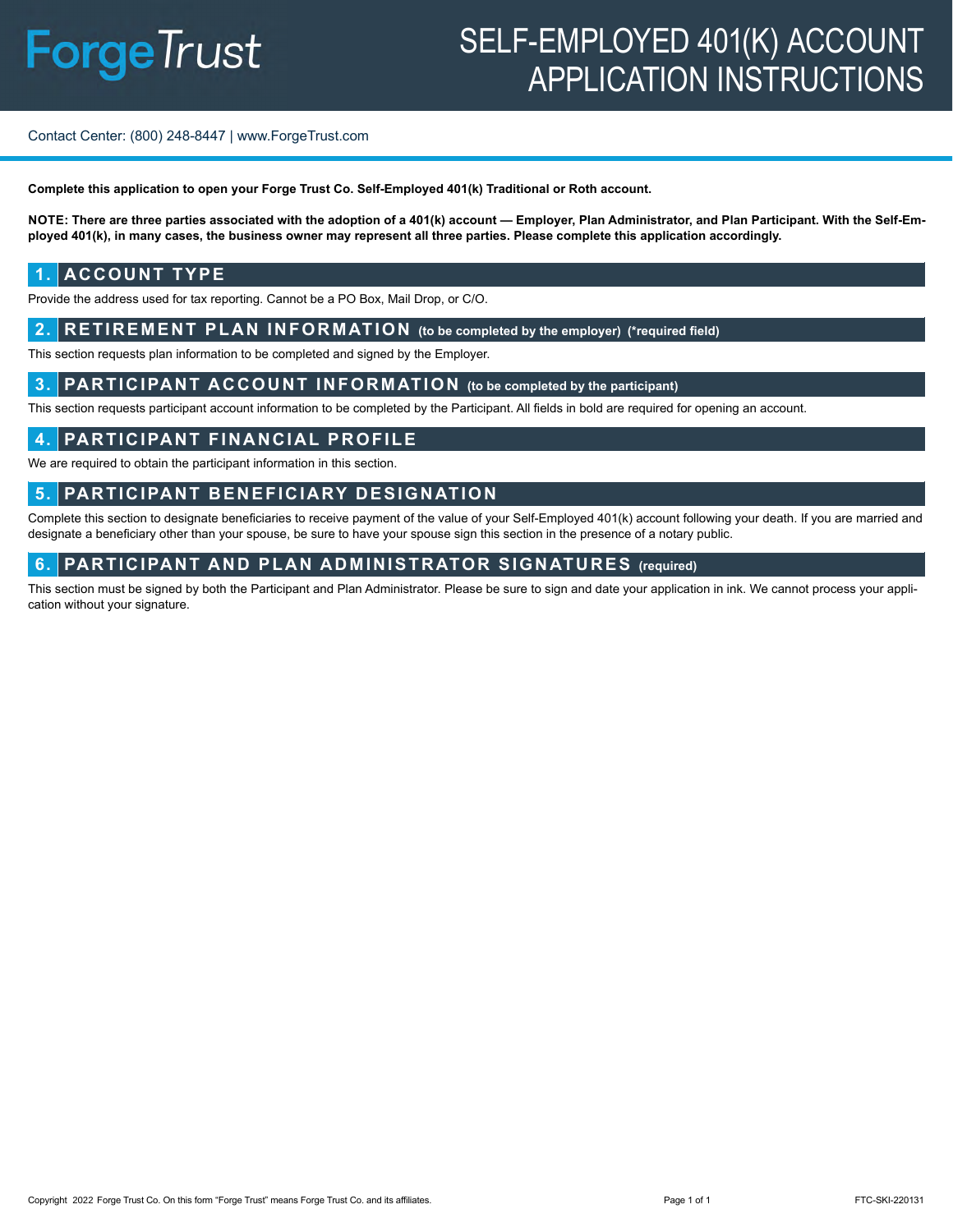# SELF-EMPLOYED 401(K) ACCOUNT APPLICATION

#### Contact Center: (800) 248-8447 | www.ForgeTrust.com



#### **1. ACCOUNT TYPE**

**Forge Trust Co. does not setup plans. Plans must be established before opening an account. You may open more than one type of account at the same time. For more about account types, visit www.ForgeTrust.com.** 

Traditional  $401(k)$  Roth  $401(k)$ 

 $\boldsymbol{\mathsf{x}}$ 

#### **2. RETIREMENT PLAN INFORMATION (to be completed by the employer) (\*required field)**

| NOTE: To establish a Self-<br>Employed 401(k) account,<br>you must provide Forge Trust<br>Co. with a completed Self-<br>Employed 401(k) Custody | Business Name*                                                                                                                                                                                                                            |                 |                  |                                                                                       |  |
|-------------------------------------------------------------------------------------------------------------------------------------------------|-------------------------------------------------------------------------------------------------------------------------------------------------------------------------------------------------------------------------------------------|-----------------|------------------|---------------------------------------------------------------------------------------|--|
|                                                                                                                                                 | Employer Tax ID* (Do not use your Social Security number)<br>All forms must contain your Employer Tax ID number. Do not use your Social Security<br>number. If you need to obtain a Tax ID number, please call the IRS at (800) 829-1040. |                 |                  |                                                                                       |  |
| Agreement.                                                                                                                                      | Name of Plan Administrator*                                                                                                                                                                                                               |                 |                  | The Plan Administrator can be the Employer<br>or a person designated by the Employer. |  |
|                                                                                                                                                 | Plan Administrator Address*                                                                                                                                                                                                               |                 |                  |                                                                                       |  |
|                                                                                                                                                 | $City*$                                                                                                                                                                                                                                   | State/Province* | Zip/Postal Code* | Country*                                                                              |  |
|                                                                                                                                                 | Signature of Employer                                                                                                                                                                                                                     |                 |                  | Date (MM/DD/YYYY)                                                                     |  |

## **3. PARTICIPANT ACCOUNT INFORMATION (to be completed by the participant)**

Primary Phone

 $\lceil$ 

| Full Legal Name                           |                             |                          |                                  |  |  |
|-------------------------------------------|-----------------------------|--------------------------|----------------------------------|--|--|
| First Name*                               | Middle Name                 |                          | Last Name*                       |  |  |
| Social Security Number* (last 4 digits)   | Date of Birth* (MM/DD/YYYY) |                          | Email (Your personal email only) |  |  |
| Permanent Address*                        |                             |                          |                                  |  |  |
| City*                                     | State/Province*             | Zip/Postal Code*         | Country*                         |  |  |
| Mailing Address (if different from above) |                             |                          |                                  |  |  |
| City                                      | State/Province              | Zip/Postal Code          | Country                          |  |  |
| Evening Phone XXX-XXX-XXXX                | Daytime Phone XXX-XXX-XXXX  |                          | Extension                        |  |  |
| Country of Citizenship                    |                             | Country of Tax Residence |                                  |  |  |
| Other:<br>US                              |                             | )US<br>Other:            |                                  |  |  |
|                                           |                             |                          |                                  |  |  |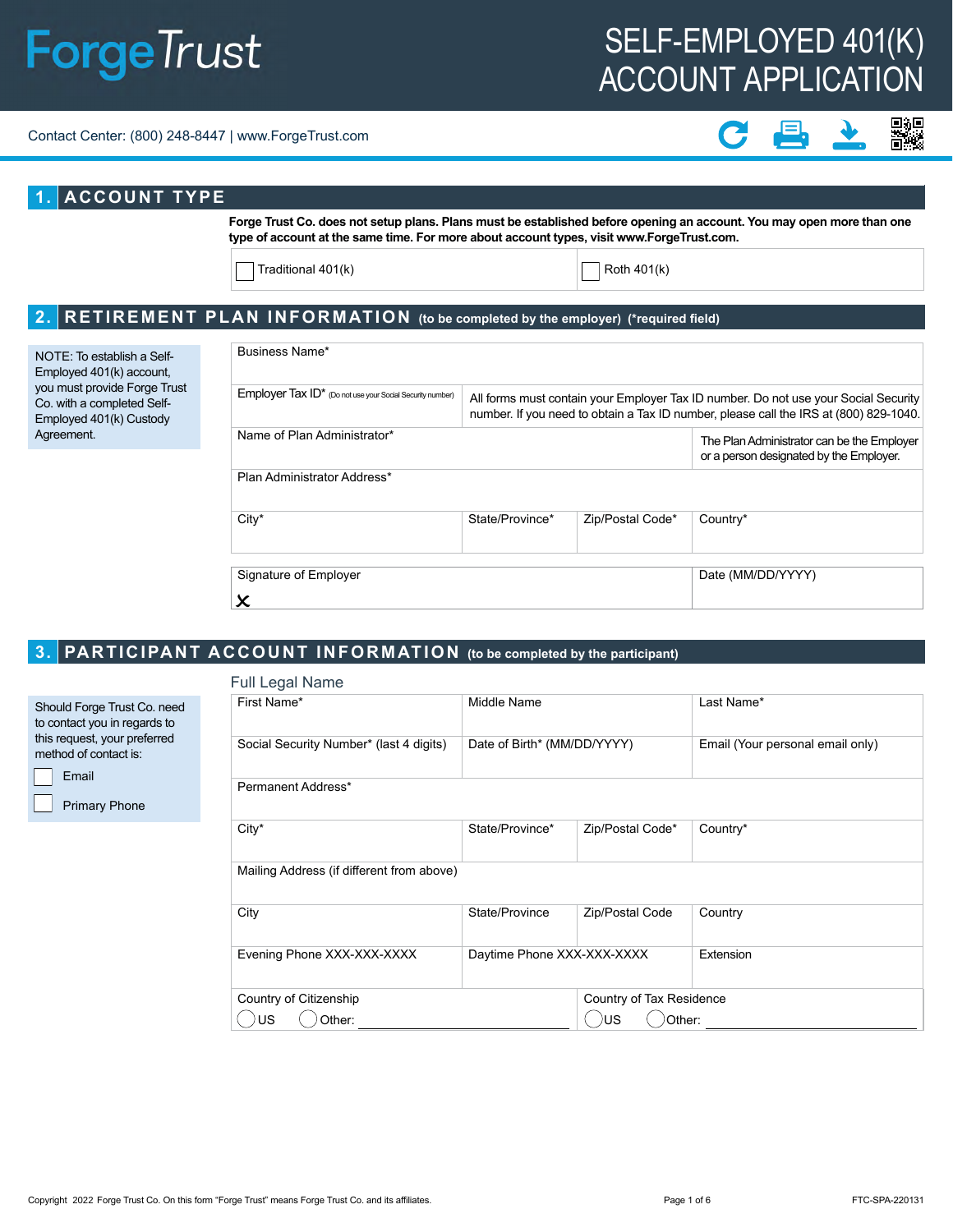|                                                                                                     | Government ID (Foreign Citizens ONLY)     |            |                               |                                    |                       |                                             |
|-----------------------------------------------------------------------------------------------------|-------------------------------------------|------------|-------------------------------|------------------------------------|-----------------------|---------------------------------------------|
| Identification document must<br>have a reference number<br>and photo. Please attach a<br>photocopy. | City of Birth                             |            | State/Province of Birth       |                                    | Country of Birth      |                                             |
|                                                                                                     | <b>Immigration Status</b>                 |            |                               |                                    |                       |                                             |
|                                                                                                     | Permanent U.S. resident                   |            | Non-permanent U.S. resident   |                                    |                       | Non-resident of U.S.                        |
|                                                                                                     | Which type of document you are providing? |            |                               |                                    |                       |                                             |
|                                                                                                     | U.S. Driver's License                     | Alien Card | <b>DHS Permanent Resident</b> | Passport with U.S. Visa            |                       | <b>Employment Authorization</b><br>Document |
|                                                                                                     | Passport without U.S. visa                |            |                               | Foreign national identity document |                       |                                             |
|                                                                                                     | <b>Bank Name</b>                          |            |                               |                                    | <b>Account Number</b> |                                             |
|                                                                                                     | <b>Bank Address</b>                       |            |                               |                                    | <b>Phone Number</b>   |                                             |
| Number from the document<br>checked above                                                           | <b>Document Number</b>                    |            |                               | Country of Issuance                |                       |                                             |

# **4. PARTICIPANT FINANCIAL PROFILE**

| Employment                                                                                        |                |                 |         |                                                                                                                                                                                                                                                                                                                                                                                  |
|---------------------------------------------------------------------------------------------------|----------------|-----------------|---------|----------------------------------------------------------------------------------------------------------------------------------------------------------------------------------------------------------------------------------------------------------------------------------------------------------------------------------------------------------------------------------|
| Employed                                                                                          | Not Employed   | Retired         |         | Occupation                                                                                                                                                                                                                                                                                                                                                                       |
| <b>Employer Address</b>                                                                           |                |                 |         |                                                                                                                                                                                                                                                                                                                                                                                  |
| City                                                                                              | State/Province | Zip/Postal Code | Country |                                                                                                                                                                                                                                                                                                                                                                                  |
| Associations                                                                                      |                |                 |         |                                                                                                                                                                                                                                                                                                                                                                                  |
| processing of your request. We must tell the associated entity you have applied for this account. |                |                 |         | Check this box if you are associated with, or employed by, a stock exchange or a member firm of an exchange or FINRA,<br>a municipal securities dealer. If you checked the box, obtain and attach the compliance officer's letter of approval ("407<br>letter") and indicate the associated entity's name and address below. Failure to include an approval letter may delay the |
| the information below.)                                                                           |                |                 |         | Check this box if your association is through your employer. (If you checked this box, you are not required to complete                                                                                                                                                                                                                                                          |
| Company name you are associated with                                                              |                |                 |         |                                                                                                                                                                                                                                                                                                                                                                                  |
| Company Address                                                                                   |                |                 |         |                                                                                                                                                                                                                                                                                                                                                                                  |
| City                                                                                              | State/Province | Zip/Postal Code | Country |                                                                                                                                                                                                                                                                                                                                                                                  |
| board of directors).                                                                              |                |                 |         | Check this box if you are a control person or associated with either a) another member b) member organization or c)<br>an immediate family/household member of a control person or associated with a publicly traded company under SEC<br>Rule 144 (this would include, but is not limited to, a director, 10% shareholder, policy-making officer, and members of the            |
| <b>Trading Symbol</b>                                                                             | Company        |                 |         |                                                                                                                                                                                                                                                                                                                                                                                  |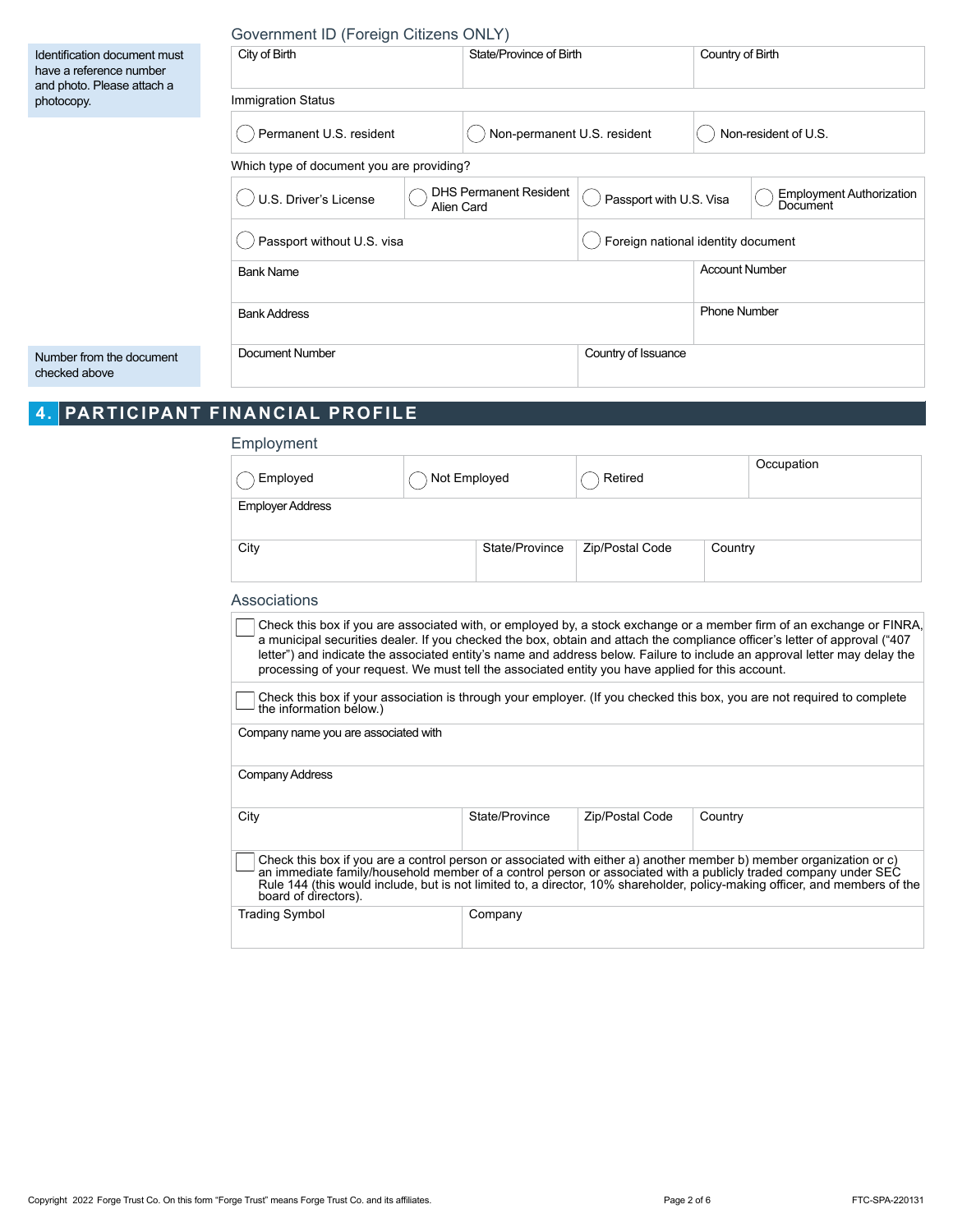#### **5. PARTICIPANT BENEFICIARY DESIGNATION**

 $\overline{\phantom{a}}$ 

Designate beneficiaries to receive payment of the value of this Forge Trust Co. retirement account following your death. You may name one or more persons, trusts, or entities. This beneficiary designation applies to this account only and will not impact other Forge Trust Co. account beneficiary designations. Additionally, any beneficiary designations you have made on other Forge Trust Co. accounts will not apply to this account.

For an existing Forge Trust Co. retirement account only:

| $\neg$ Please apply my existing Forge Trust Co. retirement account beneficiary desig- | Account Number |
|---------------------------------------------------------------------------------------|----------------|
| $-$ nation to this Forge Trust Co. Self-Employed 401(k) account.                      |                |

NOTE: If beneficiary is a trust, please provide the trust's name and address, the date of the trust, and all the trustee's names. Attach a separate sheet with this information.

Unless you checked the above box, fill out this section completely. Leaving this section blank will indicate no beneficiary is named by you for this account and upon your death you agree to have the payment of the value of this account made to your surviving spouse or, if no surviving spouse, your estate. If more than one person is named and no share percentages are indicated, payment shall be made in equal shares to your surviving primary beneficiary(ies). If a percentage is indicated and a primary beneficiary does not survive you, the percentage of that beneficiary's designated share shall be divided equally among the surviving primary beneficiary(ies). If no primary beneficiaries survive you, payment will be made to any surviving contingent beneficiaries according to the same rules of succession described above for primary beneficiaries.

Please indicate the Participant's marital status

| Single | ) Married | If married and you designate a non-spouse beneficiary as your primary beneficiary, have<br>your spouse sign the Spousal Consent section below in the presence of a notary public. |
|--------|-----------|-----------------------------------------------------------------------------------------------------------------------------------------------------------------------------------|
|        |           |                                                                                                                                                                                   |

#### Designation of Primary Beneficiary(ies) (Must add up to 100%)

| Spouse       | Name If naming spouse as a beneficiary, do so here. |                            | Relationship     |              |
|--------------|-----------------------------------------------------|----------------------------|------------------|--------------|
| Non-Spouse   |                                                     |                            |                  |              |
| Trust        | Social Security or Taxpayer ID                      | Date of Birth (MM/DD/YYYY) | Share Percentage | Per stirpes* |
| Other Entity |                                                     |                            | $\%$             |              |

| Non-Spouse            | Name                           |                            | Relationship          |              |
|-----------------------|--------------------------------|----------------------------|-----------------------|--------------|
| Trust<br>Other Entity | Social Security or Taxpayer ID | Date of Birth (MM/DD/YYYY) | Share Percentage<br>% | Per stirpes* |
| Non-Spouse            | Name                           |                            | Relationship          |              |
| Trust<br>Other Entity | Social Security or Taxpayer ID | Date of Birth (MM/DD/YYYY) | Share Percentage<br>% | Per stirpes* |

| Non-Spouse                   | Name                           |                            | Relationship             |              |
|------------------------------|--------------------------------|----------------------------|--------------------------|--------------|
| Trust<br><b>Other Entity</b> | Social Security or Taxpayer ID | Date of Birth (MM/DD/YYYY) | Share Percentage<br>$\%$ | Per stirpes* |
|                              |                                | Total must add to 100%     | $\frac{0}{0}$            |              |

OPTIONAL DESIGNATION: (Please consult an estate planning attorney before using Per Stirpes.)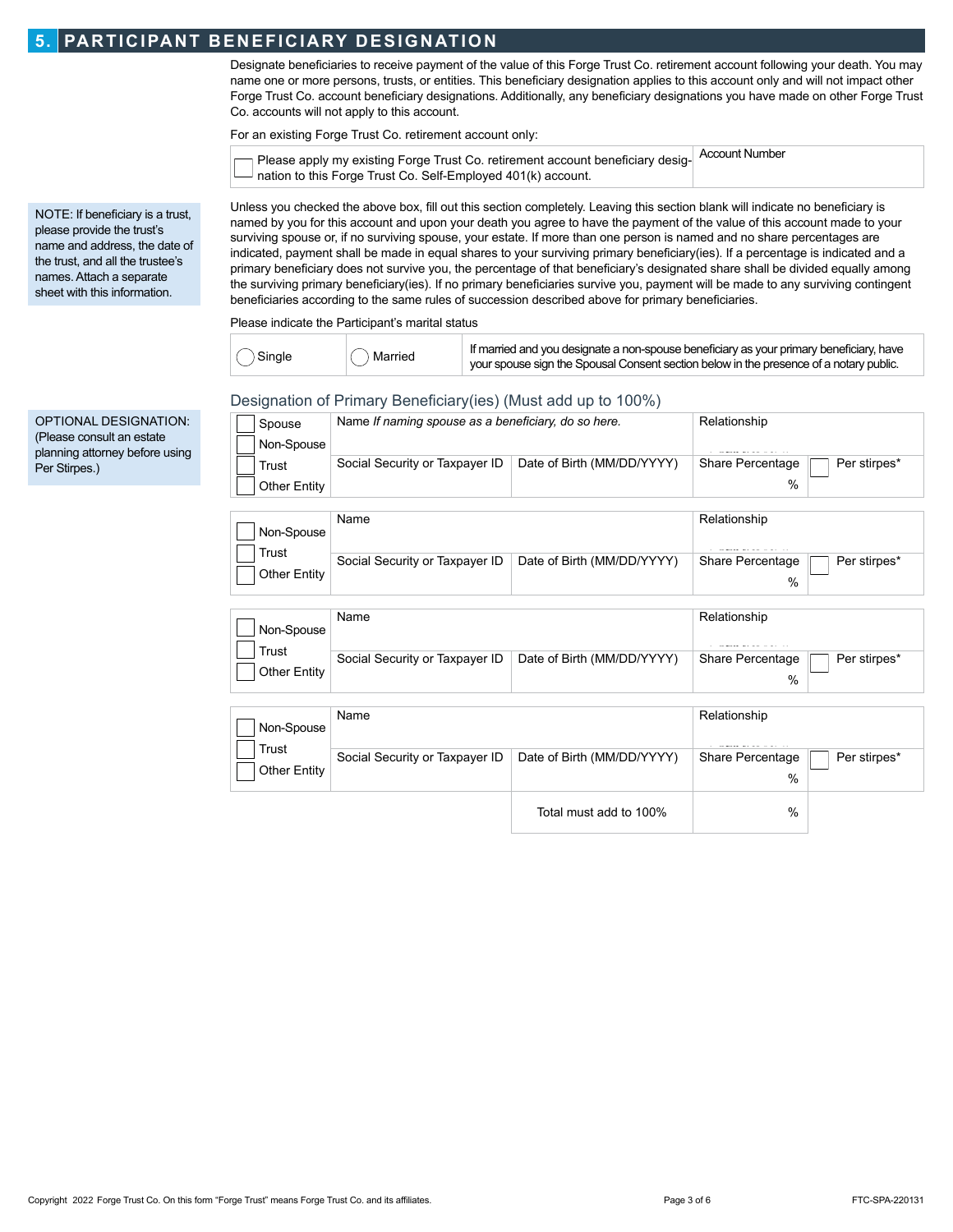|                                                                                                                                                                        | Trust                        | Social Security or Taxpayer ID                                                                                                                                                                                                                                                            | Date of Birth (MM/DD/YYYY) | Share Percentage                  | Per stirpes'             |
|------------------------------------------------------------------------------------------------------------------------------------------------------------------------|------------------------------|-------------------------------------------------------------------------------------------------------------------------------------------------------------------------------------------------------------------------------------------------------------------------------------------|----------------------------|-----------------------------------|--------------------------|
| Per Stirpes.)                                                                                                                                                          | <b>Other Entity</b>          |                                                                                                                                                                                                                                                                                           |                            | $\%$                              |                          |
| *If this box is checked, if<br>any primary or contingent                                                                                                               | Non-Spouse                   | Name                                                                                                                                                                                                                                                                                      |                            | Relationship                      |                          |
| beneficiary, as applicable,<br>does not survive the account<br>owner, but leaves surviving                                                                             | Trust<br><b>Other Entity</b> | Social Security or Taxpayer ID                                                                                                                                                                                                                                                            | Date of Birth (MM/DD/YYYY) | Share Percentage<br>%             | Per stirpes <sup>*</sup> |
| descendants, then any share<br>otherwise payable to such<br>beneficiary shall instead be                                                                               | Non-Spouse                   | Name                                                                                                                                                                                                                                                                                      |                            | Relationship                      |                          |
| paid to such beneficiary's<br>descendants by right of<br>representation.                                                                                               | <b>Trust</b><br>Other Entity | Social Security or Taxpayer ID                                                                                                                                                                                                                                                            | Date of Birth (MM/DD/YYYY) | Share Percentage<br>%             | Per stirpes'             |
|                                                                                                                                                                        | Non-Spouse                   | Name                                                                                                                                                                                                                                                                                      |                            | Relationship                      |                          |
|                                                                                                                                                                        | Trust<br><b>Other Entity</b> | Social Security or Taxpayer ID                                                                                                                                                                                                                                                            | Date of Birth (MM/DD/YYYY) | Share Percentage<br>$\frac{0}{0}$ | Per stirpes*             |
|                                                                                                                                                                        |                              |                                                                                                                                                                                                                                                                                           | Total must add to 100%     | $\%$                              |                          |
|                                                                                                                                                                        |                              |                                                                                                                                                                                                                                                                                           |                            |                                   |                          |
|                                                                                                                                                                        |                              | • understand that you are allowing those beneficiary(ies) to receive assets that would otherwise be paid to you                                                                                                                                                                           |                            |                                   |                          |
| <b>Spousal Consent</b><br>By signing below, you:<br>• agree to the designation of the beneficiary (ies) on this form<br><b>Print Spouse Name</b><br>Spouse's Signature |                              |                                                                                                                                                                                                                                                                                           |                            | Date (MM/DD/YYYY)                 |                          |
| $\boldsymbol{\mathsf{x}}$<br>If needed, attach the Acknowledgment Form appropriate for your state.                                                                     |                              | Notice to Community Property State Residents: A Notary Public or other officer completing this certificate verifies only the identity of the individual who sign<br>the document to which this certificate is attached, and not the truthfulness, accuracy, or validity of that document. |                            |                                   |                          |
|                                                                                                                                                                        |                              | Certificate of Acknowledgment of Notary Public Must be a U.S. Notary. Foreign notary or consular seals may NOT be substituted.                                                                                                                                                            |                            |                                   |                          |
|                                                                                                                                                                        |                              |                                                                                                                                                                                                                                                                                           |                            |                                   |                          |

| Non-Spouse                   | .                              |                            |                                          |
|------------------------------|--------------------------------|----------------------------|------------------------------------------|
| Trust<br><b>Other Entity</b> | Social Security or Taxpayer ID | Date of Birth (MM/DD/YYYY) | Per stirpes*<br>Share Percentage<br>%    |
| Non-Spouse                   | Name                           |                            | Relationship                             |
| Trust<br>Other Entity        | Social Security or Taxpayer ID | Date of Birth (MM/DD/YYYY) | Per stirpes*<br>Share Percentage<br>$\%$ |
|                              |                                |                            |                                          |

## Total must add to 100%

#### Spousal Consent

(Please consult an estate planning attorney before using

- agree to the designation of the beneficiary(ies) on this form
- understand that you are allowing those beneficiary(ies) to receive assets that would otherwise be paid to you

| Print Spouse Name  |                   |
|--------------------|-------------------|
| Spouse's Signature | Date (MM/DD/YYYY) |
| ∼                  |                   |

|                  | in the County of $\sqrt{2}$ in the County of $\sqrt{2}$                                                                                                                                                                              |  |                                                                                                                             |                                                                            |
|------------------|--------------------------------------------------------------------------------------------------------------------------------------------------------------------------------------------------------------------------------------|--|-----------------------------------------------------------------------------------------------------------------------------|----------------------------------------------------------------------------|
|                  |                                                                                                                                                                                                                                      |  | On this day of 3.20 before me,                                                                                              | , the undersigned officer, personally                                      |
|                  | appeared <u>example and the set of the set of the set of the set of the set of the set of the set of the set of the set of the set of the set of the set of the set of the set of the set of the set of the set of the set of th</u> |  |                                                                                                                             | known to me or satisfactorily proven to be the person whose name(s) is/are |
|                  |                                                                                                                                                                                                                                      |  | subscribed to the within instrument and acknowledged that he/she/they executed the same for the purposes therein contained. |                                                                            |
|                  |                                                                                                                                                                                                                                      |  |                                                                                                                             |                                                                            |
|                  | In witness whereof I hereunto set my hand and official seal.                                                                                                                                                                         |  |                                                                                                                             |                                                                            |
|                  |                                                                                                                                                                                                                                      |  |                                                                                                                             |                                                                            |
|                  | Name and Signature of Notary                                                                                                                                                                                                         |  |                                                                                                                             | Notary Seal/Stamp                                                          |
| Title of Officer |                                                                                                                                                                                                                                      |  |                                                                                                                             |                                                                            |
|                  |                                                                                                                                                                                                                                      |  |                                                                                                                             |                                                                            |
|                  | My commission expires (MM/DD/YYYY)                                                                                                                                                                                                   |  |                                                                                                                             |                                                                            |
|                  |                                                                                                                                                                                                                                      |  |                                                                                                                             |                                                                            |

Non-Spouse Trust Other Entity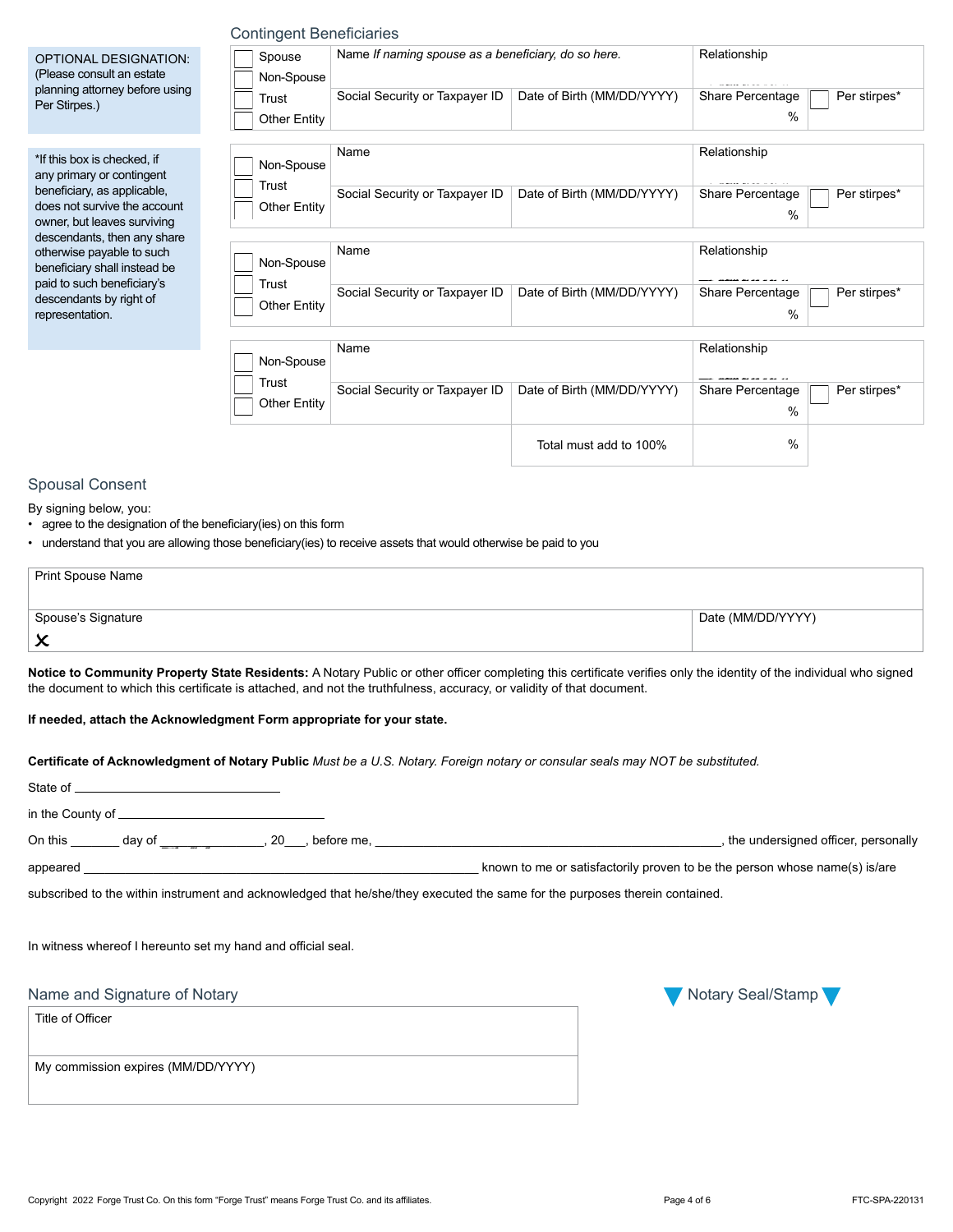### **6. PARTICIPANT AND PLAN ADMINISTRATOR SIGNATURES (required)**

I/We hereby acknowledge and agree to the following:

- This Agreement is solely for the custody of assets held in a single member 401k plan.
- That Forge Trust Co. is the designated Custodian.
- Certify that all information provided in the application is correct.
- That this is a custody account only and that I/we are responsible for the success or failure of the investments.
- That I/we have read and understand that this agreement applies to the account you are opening with this application, and that you agree to all terms and conditions on this agreement, as this agreement may be amended from time to time.
- Affirm that you have received and read the Schedule of Fees, that you understand this schedule may change from time to time, and that you agree to pay those fees and charges that apply to your account.
- Agree to pay any transaction fees your bank may charge in connection with transactions involved in opening this account.
- The investments are: (a) not insured by any federal or state deposit guaranteed fund; (b) not guaranteed by Forge Trust Co., its subsidiaries, parent, and/or agents; and (c) are subject to investment risk, including the possible loss of the principal invested.
- That certain investments or classes of investments may pose administrative burdens and, therefore, the Custodian reserves the right not to process or accept such investments. The decision not to act upon investment directions which the Custodian determines to be unacceptable for administrative reasons should in no way be construed as a determination concerning the prudence or advisability of investing in the asset.
- The account is subject to the following Arbitration provision.

*Arbitration Claims*: Any controversy arising out of or relating to this Agreement or the breach thereof, or to the Traditional IRA or any transactions authorized by you and/or your agent, shall be settled by arbitration in San Mateo County, California, according to the rules of The American Arbitration Association. Arbitration is final and binding on the parties. The parties are waiving their right to seek remedies in court, including the right to jury trial. The pre-arbitration discovery is generally more limited than and different from court proceedings.

- I/we hereby give our consent to the Custodian and/or Administrator to the following: (a) have any telephone conversations recorded, (b) accept email as a form of written communication and (c) accept faxed investment authorizations.
- I/we hold harmless, protect and indemnify the Custodian and Administrator from and against any and all liabilities, losses, damages, expenses and charges, including but not limited to attorney's fees and expenses of litigation, which the Custodian and Administrator may sustain or might sustain resulting directly or indirectly from any investment direction or those received from our authorized financial representative and/or agent.
- Hereby (a) adopt and establish this single member 401k custody account with Forge Trust Co., or its successors, as Custodian, (b) understand that this Agreement and this Application comprise my entire contractual agreement with Forge Trust Co., (c) acknowledge receipt of the Schedule of Fees referenced above, (d) confirm that I have received a copy of Forge Trust Co.'s privacy notice, and (e) understand that Forge Trust Co. will handle the daily processing of the account.
- If this Application is to transfer to Forge Trust Co. the assets of an existing retirement account. I/we understand that the appointment of Forge Trust Co. as successor Custodian will be effective upon receipt of all the Plan assets. Further, I/we understand that Forge Trust Co., Custodian expressly does not assume or incur any liability by reason of or have a duty or responsibility to inquire into or take action with respect to any acts performed or omitted to be performed by the current Custodian/Trustee. I/we understand that this transfer may take six weeks or longer.
- Affirm that the beneficiary information provided on this form replaces any prior beneficiary information that may be on record for the indicated account(s).
- Acknowledge that, if I/we check "per stirpes," that any share otherwise payable to a beneficiary shall instead be paid to that beneficiary's surviving descendants by right of representation if the original beneficiary does not survive the account owner.
- Acknowledge that "per stirpes" creates a category of beneficiaries (for example, the children of a beneficiary), and therefore may end up including individuals not yet born or adopted.
- Acknowledge that listing beneficiaries by name does NOT create a category of beneficiaries, and that if you later want to include other beneficiaries, you will need to submit a new beneficiary form.
- Agree that Forge Trust Co. has no obligation to locate or notify any beneficiary or to independently verify any information submitted by any person claiming an interest in your account.
- Acknowledge that if you do not provide percentages, the account will be divided equally among primary or contingent beneficiaries, as applicable.
- Acknowledge that if you do not properly name a beneficiary, or no beneficiary survives you, your beneficiary will be your spouse or, if you are not married, your estate.
- Acknowledge that if you are married and live in a community property state (Arizona, California, Idaho, Louisiana, Nevada, New Mexico, Texas, Washington, and Wisconsin) and you designate anyone other than your spouse as beneficiary, your designation cannot be accepted without your spouse's notarized signature.
- Agree that if your beneficiary allocation totals at least 99%, but less than 100% (e.g., 3 named beneficiaries are each assigned a 33% interest in the account), Forge Trust Co. will assign the unallocated remainder to the first named beneficiary.
- Agree that when your assets are distributed to your beneficiaries, fractional shares that cannot be distributed in accordance with your instructions will instead be given to the beneficiary receiving the largest percentage of the account's assets or, if each beneficiary is receiving an equal percentage, to the last paid beneficiary.
- Acknowledge that acceptance of your application will be indicated by a Letter of Acceptance signed by, or on behalf of, Forge Trust Co. delivered upon the Custodian's receipt of the initial contribution.
- Affirm that you are at least 18 years old and of full legal age to enter into this Agreement in your state of residence.
- If you have not checked the box for Associations, you represent and warrant that you are not associated with or employed by a stock exchange or a broker-dealer or you are not a control person or associate of a public company under SEC Rule 144 (such as a director, 10% shareholder, or a policymaking officer), or an immediate family or household member of such a person.
- Understand that, upon issuer's request in accordance with applicable rules and regulations, Forge Trust Co. will supply your name to issuers of any securities held in your account so you might receive any important information regarding them, unless you notify Forge Trust Co.
- Acknowledge that you will receive a quarterly account statement from Forge Trust Co.
- Consent to have only one copy of Forge Trust Co. documents, such as annual fee schedule disclosures ("Documents"), delivered to you and any other accounting holding sharing your address.
- Your Documents will be householded indefinitely; however, you may revoke this consent at any time by contacting Forge Trust Co. at (800) 248-8447 and you will begin receiving multiple copies within 30 days.
- Acknowledge that Forge Trust Co. will not be liable for any loss, expense, or cost arising out of your instructions, provided that it institutes reasonable procedures to prevent unauthorized transactions.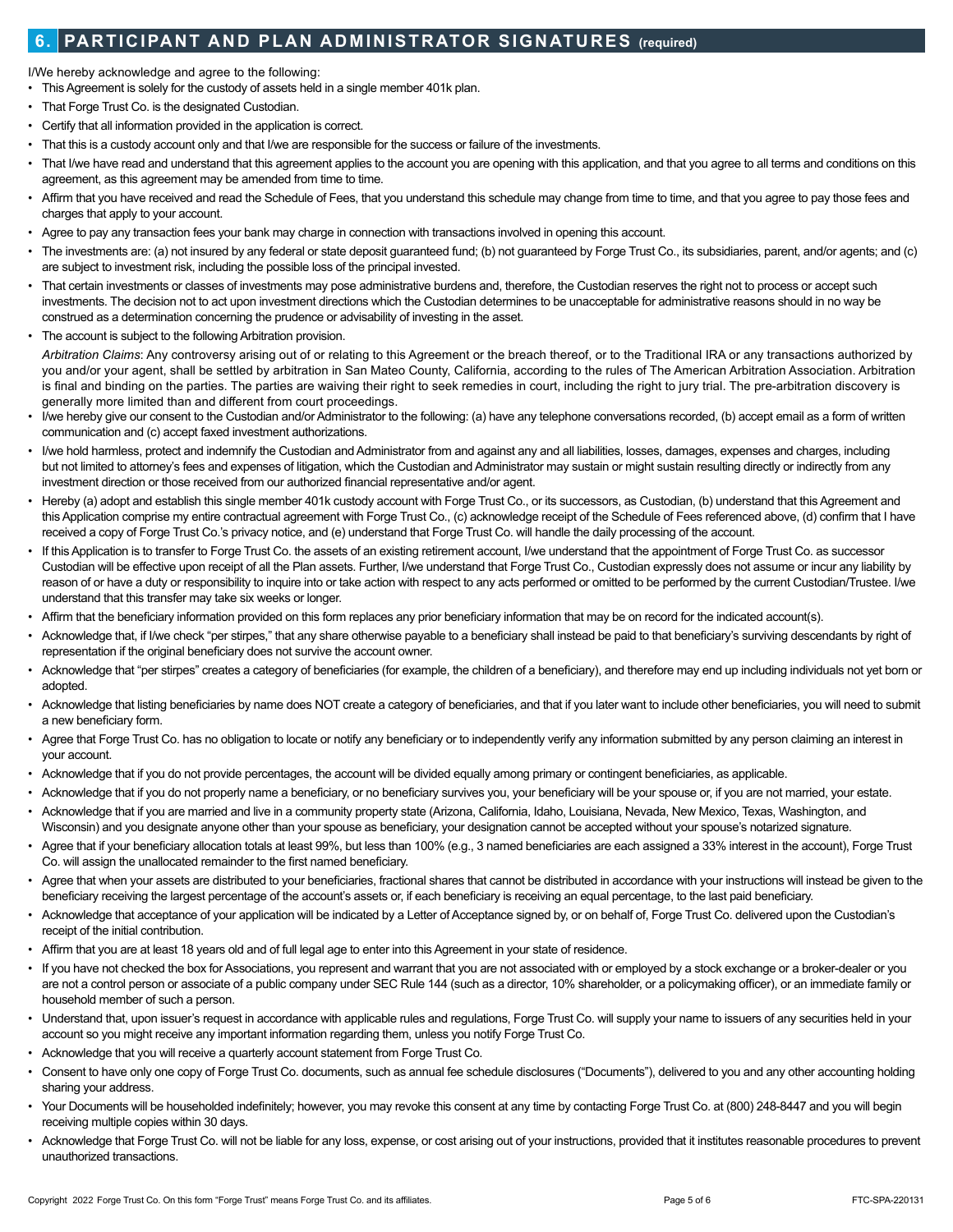- Acknowledge that this authorization may be revoked only by providing written notice of revocation to Forge Trust Co., in such time and manner as to afford Forge Trust Co. a reasonable opportunity to act upon it.
- Forge Trust Co. is not responsible for reviewing or monitoring your contribution, distributions or other transaction for compliance with IRS rules or regulations. You agree to indemnify and hold harmless Forge Trust Co., its divisions, officers, employees, directors, representatives, owners, affiliates, successors, and assigns from liability for any adverse consequences that may result from any such transaction.
- You acknowledge that Forge Trust Co. and its representatives do not provide tax, legal or investment advice; that the Account is self-directed; and that you assume full responsibility for any transaction. Forge Trust Co. is not responsible for and do not guarantee the products, services or performance of any self-directed investment. You release and agree to indemnify and hold harmless Forge Trust Co., its divisions, officers, employees, directors, representatives, owners, affiliates, successors, and assigns from liability for any adverse consequences that may result from any transaction.
- You confirm that assets to be transferred into its custodial account do not include any illegal or impermissible investments under South Dakota or Federal law, including, but not limited to, holdings of marijuana or other illegal substances, illegal gambling, or illegal artifacts. Custodial accountholder further confirms that the custodial account will not will not hold or engage in transactions involving illegal holdings while Forge Trust Co. serves as custodian, and should the custodial account ever come to hold an illegal or impermissible investment under South Dakota or federal law, custodial accountholder will notify Forge Trust Co. immediately.

If you are not a U.S. person:

• State that you are submitting IRS Form W-8 BEN with this application to certify your foreign status and, if applicable, to claim tax treaty benefits.

To help the government fight money laundering and the funding of terrorism, federal law requires Forge Trust Co. to obtain your name, date of birth, address, and a government-issued ID number before opening your account, and to verify the information. In certain circumstances, Forge Trust Co. may obtain and verify comparable information for any person authorized to make transactions in an account or beneficial owners of certain entities. Further documentation is required for certain entities, such as trusts, estates, corporations, partnerships, and other organizations.

Your account may be restricted or closed if Forge Trust Co. cannot obtain and verify this information. Forge Trust Co. will not be responsible for any losses or damages (including, but not limited to, lost opportunities) that may result if your account is restricted or closed.

| Signature                                                | Date (MM/DD/YYYY) |
|----------------------------------------------------------|-------------------|
|                                                          |                   |
| Signature                                                | Date (MM/DD/YYYY) |
|                                                          |                   |
| Please sign and submit additional documents as required. |                   |

#### **DELIVERY INSTRUCTIONS**

We will accept faxed or emailed copies of the Self-Employed 401K Account Application forms IF you also sign the 401K Account Acceptance for Self-Employed form by DocuSign.

**Email** info@ForgeTrust.com **Fax** (605) 385-0050 **Regular mail**  Forge Trust Co. PO Box 7080 San Carlos, CA 94070-7080 **Overnight mail**  Forge Trust Co. 1160 Industrial Road, Suite 1 San Carlos, CA 94070-4128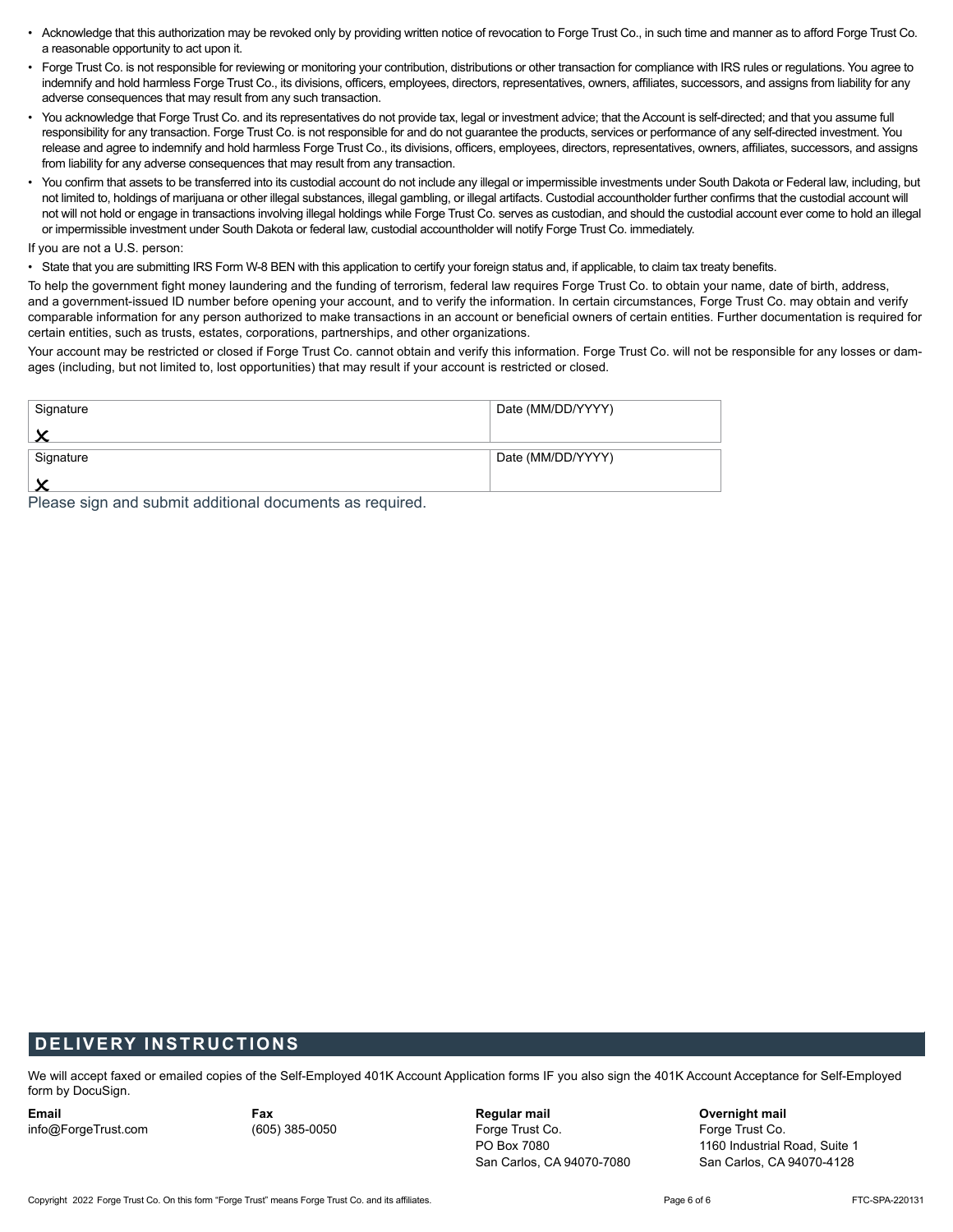# SELF-EMPLOYED 401(K) CUSTODY AGREEMENT

#### Contact Center: (800) 248-8447 | www.ForgeTrust.com

### 驋 具

**Under the Plan, Eligible Participants will be permitted to make elective contributions (401(k) contributions).**

|                                                                                             | 1. PERSONAL INFORMATION (*required field) |                                         |                             |  |  |
|---------------------------------------------------------------------------------------------|-------------------------------------------|-----------------------------------------|-----------------------------|--|--|
| Should Forge Trust Co. need<br>to contact you in regards to<br>this request, your preferred | First Name*                               | Middle Name                             | Last Name*                  |  |  |
| method of contact is:<br>Email                                                              | Account Number*                           | Social Security Number* (last 4 digits) | Date of Birth* (MM/DD/YYYY) |  |  |
| <b>Primary Phone</b>                                                                        | Phone* XXX-XXX-XXXX                       | Email (Your personal email only)        |                             |  |  |

#### **2. PLAN INFORMATION**

| Name of Plan                    |       |                                                                                                      |                 |         |
|---------------------------------|-------|------------------------------------------------------------------------------------------------------|-----------------|---------|
| Plan Name*                      |       |                                                                                                      |                 |         |
| Plan Tax Identification Number* |       | Plan Number (optional)                                                                               |                 |         |
|                                 |       |                                                                                                      |                 |         |
| Name                            |       |                                                                                                      |                 |         |
| <b>Address</b>                  |       |                                                                                                      |                 |         |
| City                            |       | State/Province                                                                                       | Zip/Postal Code | Country |
| Phone XXX-XXX-XXXX              | Email |                                                                                                      |                 |         |
|                                 |       |                                                                                                      |                 |         |
|                                 |       | Name of Plan Administrator (if not the Employer)<br>Plan Year and Limitation Year (please check one) |                 |         |

|  | Year<br>∠aienɑar<br>∽ | $\cdots$<br>-<br>Endina<br>∽ | Year Enn<br>7 84 84 71 71<br>$\cdot$ |
|--|-----------------------|------------------------------|--------------------------------------|
|--|-----------------------|------------------------------|--------------------------------------|

Plan Status and Effective Date (please check one)

| Plan Effective Date                                                      | Date (MM/DD/YYYY) | Note: Cannot be earlier than the first<br>day of the current Plan Year. |  |  |  |
|--------------------------------------------------------------------------|-------------------|-------------------------------------------------------------------------|--|--|--|
| () Amendment Effective Date                                              | Date (MM/DD/YYYY) | Note: Cannot be earlier than<br>January 1, 2007.                        |  |  |  |
| Complete if adding 401(k) Contributions to your Plan for the first time: |                   |                                                                         |  |  |  |
| <b>Effective Date of 401(k) Contributions</b>                            |                   |                                                                         |  |  |  |

| Effective Date of 401(k) Contributions |                                                                |
|----------------------------------------|----------------------------------------------------------------|
|                                        | Note: Cannot be earlier than the day this amendment is signed. |
|                                        |                                                                |

NOTE: If left blank, the Plan Year and Limitation Year will be the calendar year.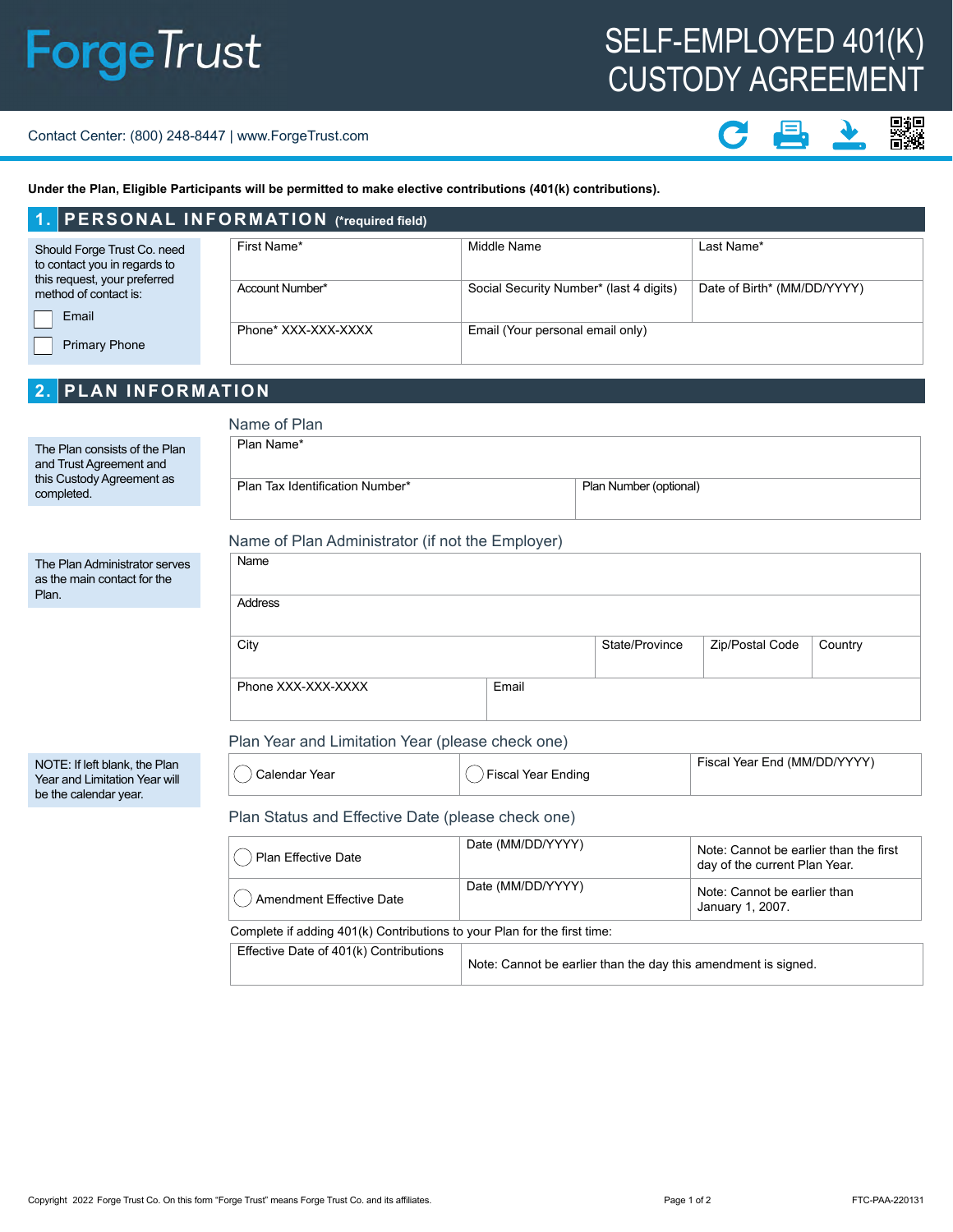## **3. EMPLOYER**

| Address*            |                                       |                  |          |
|---------------------|---------------------------------------|------------------|----------|
| City*               | State/Province*                       | Zip/Postal Code* | Country* |
| Phone* XXX-XXX-XXXX | Employer's Tax Identification Number* |                  |          |

## **4. RELIANCE ON OPINION LETTER**

Forge Trust Co. is relying on the opinion letter issued by the Internal Revenue Service as evidence that your Plan is qualified under section 401 of the Internal Revenue Code except to the extent provided in Revenue Procedure 2011-49.

If you adopt or maintain multiple plans and you wish to obtain reliance with respect to the requirements of sections 415 and 416, application for a determination letter must be made to Employee Plans Determinations of the Internal Revenue Service.

You may not rely on the opinion letter in certain other circumstances, which are specified in the opinion letter issued with respect to Revenue Procedure 2011-49.

#### **5. ACKNOWLEDGMENT & SIGNATURE**

The Employer appoints Forge Trust Co. as Custodian and agrees to the fees set forth in the Forge Trust Co. Fee Schedule, as amended from time to time.

IN WITNESS WHEREOF, the Employer has caused this Custody Agreement to be executed

this day of

Employer (name of business)

Signature of Employer **Date (MM/DD/YYYY)** 

 $\bm{\mathsf{x}}$ 

Print name of person signing above

Please sign and submit additional documents as required.

### **DELIVERY INSTRUCTIONS**

**Email** info@ForgeTrust.com **Fax** (605) 385-0050

**Regular mail**  Forge Trust Co. PO Box 7080 San Carlos, CA 94070-7080

**Overnight mail** 

Forge Trust Co. 1160 Industrial Road, Suite 1 San Carlos, CA 94070-4128